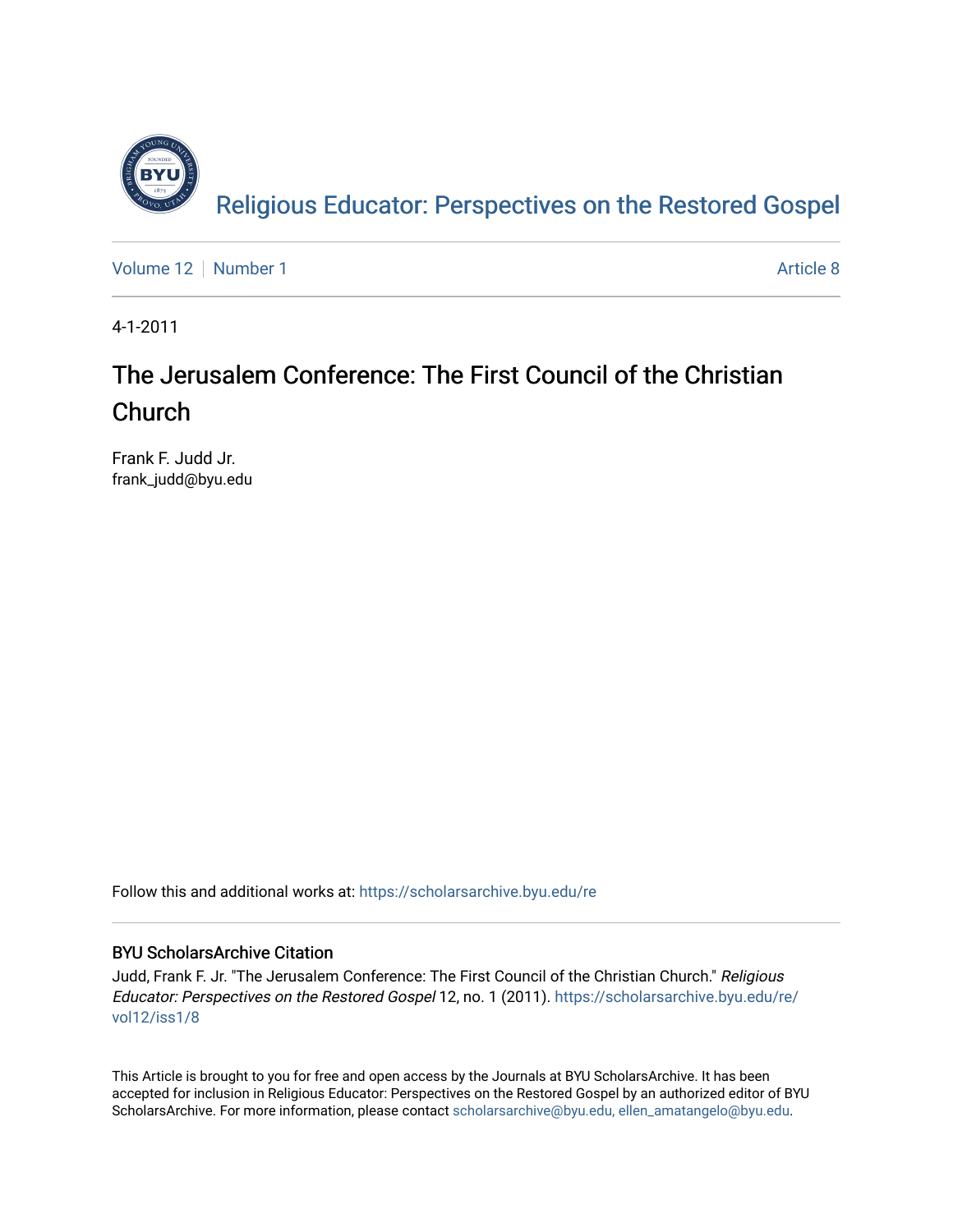

Caesarea is where Cornelius received his vision and where Peter taught and baptized the first Gentile converts.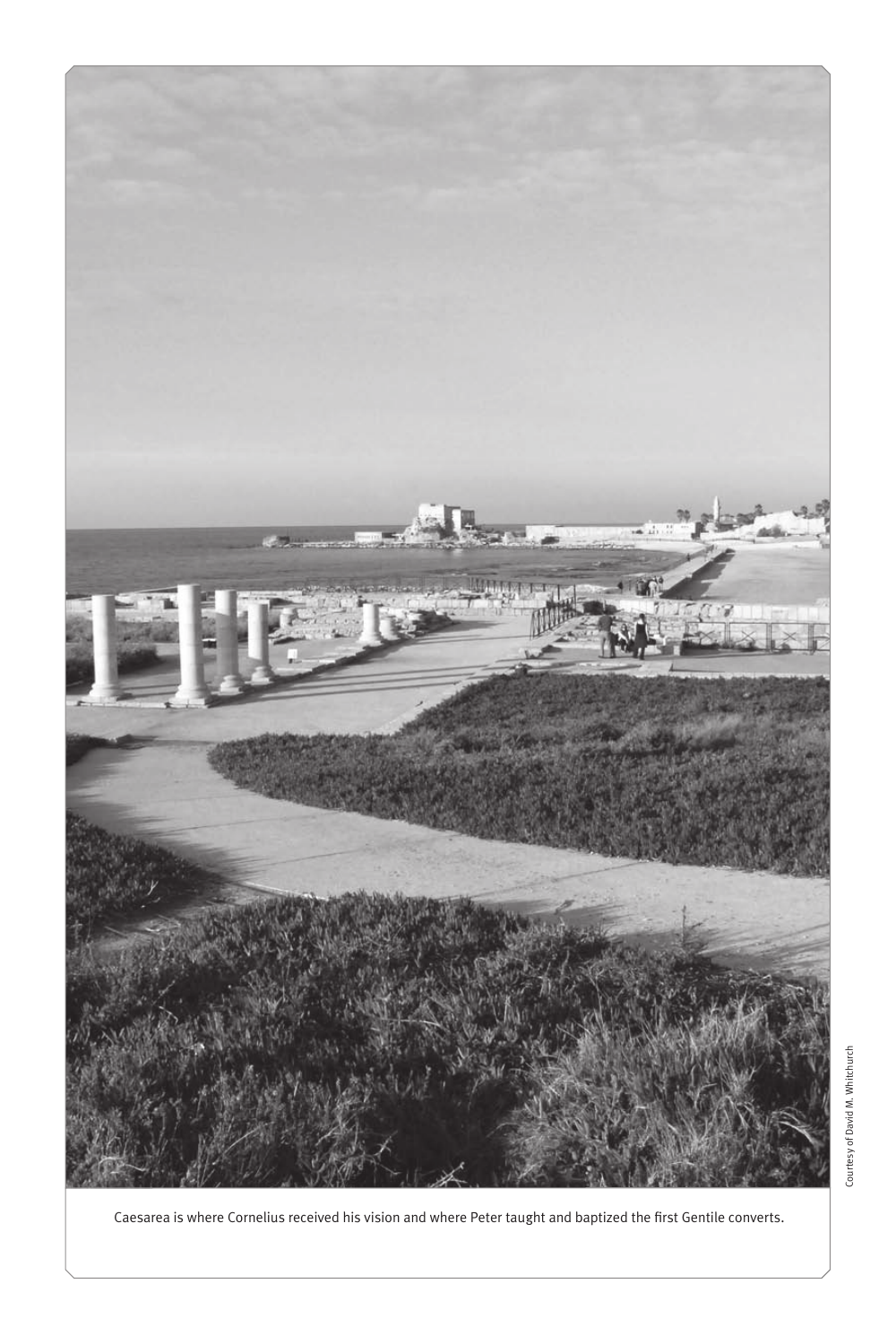# *The Jerusalem Conference: The First Council of the Christian Church*

frank f. judd jr.

Frank F. Judd Jr. *(frank\_judd@byu.edu)* is an associate professor of ancient scripture at BYU.

The most famous council of the early Christian Church is probably the<br>Council of Nicaea, which took place in AD 325 in the city of Nicaea, located just south of Constantinople, or modern-day Istanbul, Turkey. At the Council of Nicaea, Christian leaders from all over the Roman Empire convened in order to discuss, among other things, doctrinal issues related to the controversial teachings of Arius, a presbyter or local leader from Alexandria, Egypt. Much of the discussion centered on the views of Arius concerning the nature of Christ as well as the Savior's precise relationship to the other members of the Godhead: God the Father and the Holy Ghost.<sup>1</sup> This conference resulted in the formulation and distribution of the Nicene Creed.<sup>2</sup> Despite the declarations of the leaders of the Church at that time, doctrinal controversies relating to the teachings of Arius persisted.<sup>3</sup>

The Council of Nicaea, however, was not the first council of the Christian Church. Roughly two decades after the crucifixion of the Savior, leaders of the Church met in Jerusalem to discuss issues relating to the law of Moses, Gentile conversion, and the obligations of faithful members of the Church of Jesus Christ. This council also resulted in the formulation and distribution of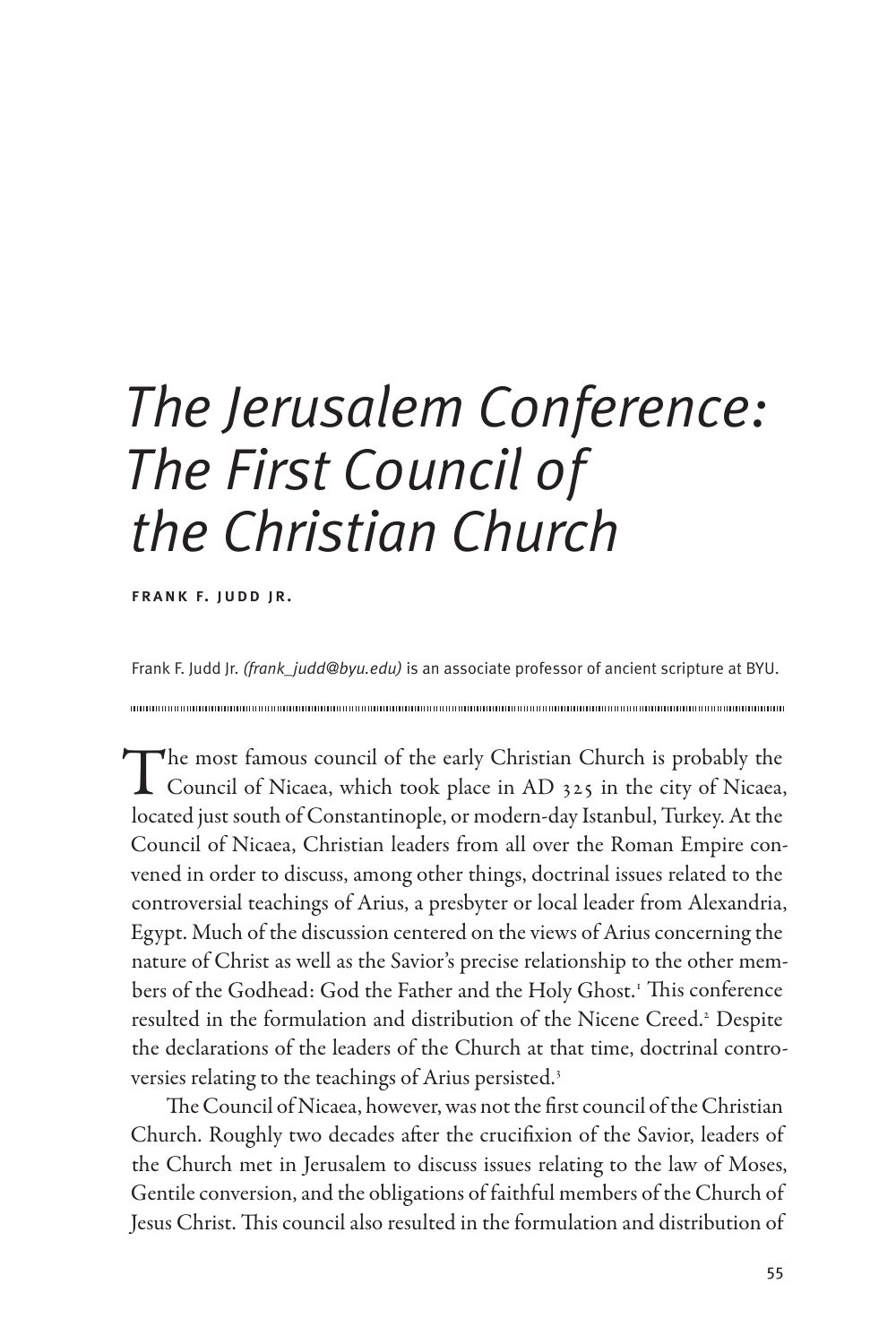important documents—letters announcing the decisions of the council (see Acts 15:23–31). Significantly, even after the leaders of the Church made certain decisions at this conference, questions remained unanswered.

This paper will analyze the Jerusalem Conference. First, I will outline the attitudes toward the law of Moses and Gentiles that led up to the council. Then I will discuss factors of the early Christian proselytizing of Gentiles. Finally, I will investigate the decisions made by the leaders of the Church at this council and their effect upon the remainder of the members of the Church. The leaders were inspired in their council regarding the law of Moses, but followers of Christ still struggled to maintain the proper balance between the doctrine of the Church and the traditions of the Jewish Saints.

#### **The Law of Moses**

Jesus Christ is the Lord Jehovah of the Old Testament. When the resurrected Savior appeared to the Nephites, he declared: "I am he who gave the law, and I am he who covenanted with my people Israel" (3 Nephi 15:5; compare Exodus 3:14 and John 8:58). Before the children of Israel received the law of Moses, however, they were offered an opportunity to accept the gospel. The Prophet Joseph Smith taught that "when the Israelites came out of Egypt they had the Gospel preached to them."4 Comparing Church members in his own day with the children of Israel, the author of the Epistle to the Hebrews similarly explained, "For unto us was the gospel preached, as well as unto them" (Hebrews 4:2).<sup>5</sup> Referring to crucial information concerning the higher priesthood and ordinances of the gospel, the Lord has told us, "This Moses plainly taught to the children of Israel in the wilderness, and sought diligently to sanctify his people" (D&C 84:23). Jehovah clearly told Moses that the purpose for the escape of the children of Israel from Egypt was "that they may serve me in the wilderness" (Exodus 7:16; see also Exodus 8:1, 20; 9:1, 13; 10:3). This means that the Lord's original intent was that the Israelites would serve him by receiving and living the fullness of the gospel.

Eventually the Lord gave to Moses two tablets of stone (see Exodus 31:18), upon which was inscribed the gospel. But when Moses descended from Mount Sinai with the tablets, he found the children of Israel rebelling against the teachings they had received, and in his anger Moses broke the original tablets (see Exodus 32:19). When Moses asked Jehovah for another set of tablets, the Lord agreed, but then explained to Moses: "But it shall not be according to the first, for I will take away the priesthood out of their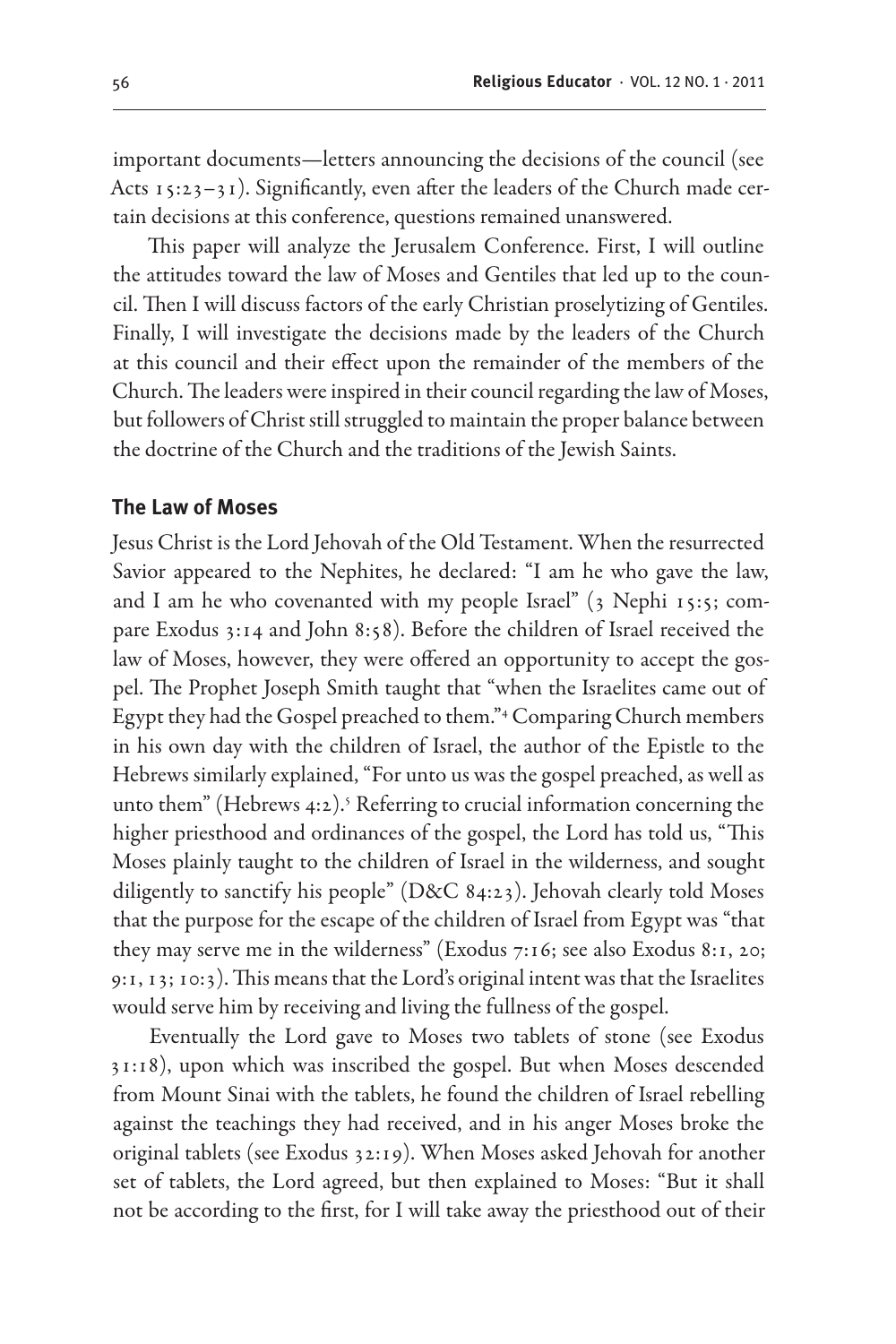midst; therefore my holy order, and the ordinances thereof, shall not go before them" ( Joseph Smith Translation, Exodus 34:1). Thus the first set of tablets contained the gospel of Jesus Christ, including the higher priesthood and ordinances, while the second set contained the law of Moses, which was to be administered by the lower priesthood.

In a revelation to the Prophet Joseph Smith, we are taught about the rebellion of the children of Israel: "But they hardened their hearts and could not endure his presence; therefore, the Lord in his wrath, for his anger was kindled against them, swore that they should not enter into his rest while in the wilderness, which rest is the fulness of his glory. Therefore, he took Moses out of their midst, and the Holy Priesthood also; and the lesser priesthood continued" (D&C 84:24–26).

Though it was the lower law, the law of Moses was nonetheless a binding covenant and an inspired set of commandments written by "the finger of God" (see Exodus 31:18; Deuteronomy 9:10) and given by Jehovah to the children of Israel to teach them about Christ and his gospel.<sup>6</sup> By the time of the New Testament, the importance of the law of Moses was well established among the Jews living in Judaea and Galilee, though at times it was taken by some to the extreme as oral traditions were multiplied and sometimes amplified beyond the original intent of the original law (see Matthew 15:1–6). The seriousness with which many Jews treated the law of Moses is demonstrated in the Gospels by the multiple occasions when groups of Jewish leaders accused Jesus of breaking that law (see Matthew 12:1–2; John 7:49).

It is important to note that during his mortal life, though he did not agree with the oral traditions that Jewish teachers had created over the centuries, Jesus fully supported keeping the actual written law of Moses.7 For example, the Savior declared to a man he had just healed from leprosy: "Go thy way, shew thyself to the priest, and offer for thy cleansing those things which Moses commanded" (Mark 1:44). Further, in his Sermon on the Mount, Jesus declared, "Whosoever therefore shall break one of these least commandments, and shall teach men so, he shall be called the least in the kingdom of heaven: but whosoever shall do and teach them, the same shall be called great in the kingdom of heaven" (Matthew 5:19).<sup>8</sup> The Savior's own attitude toward the law of Moses had a great effect upon the outlook of the disciples concerning the Mosaic regulations.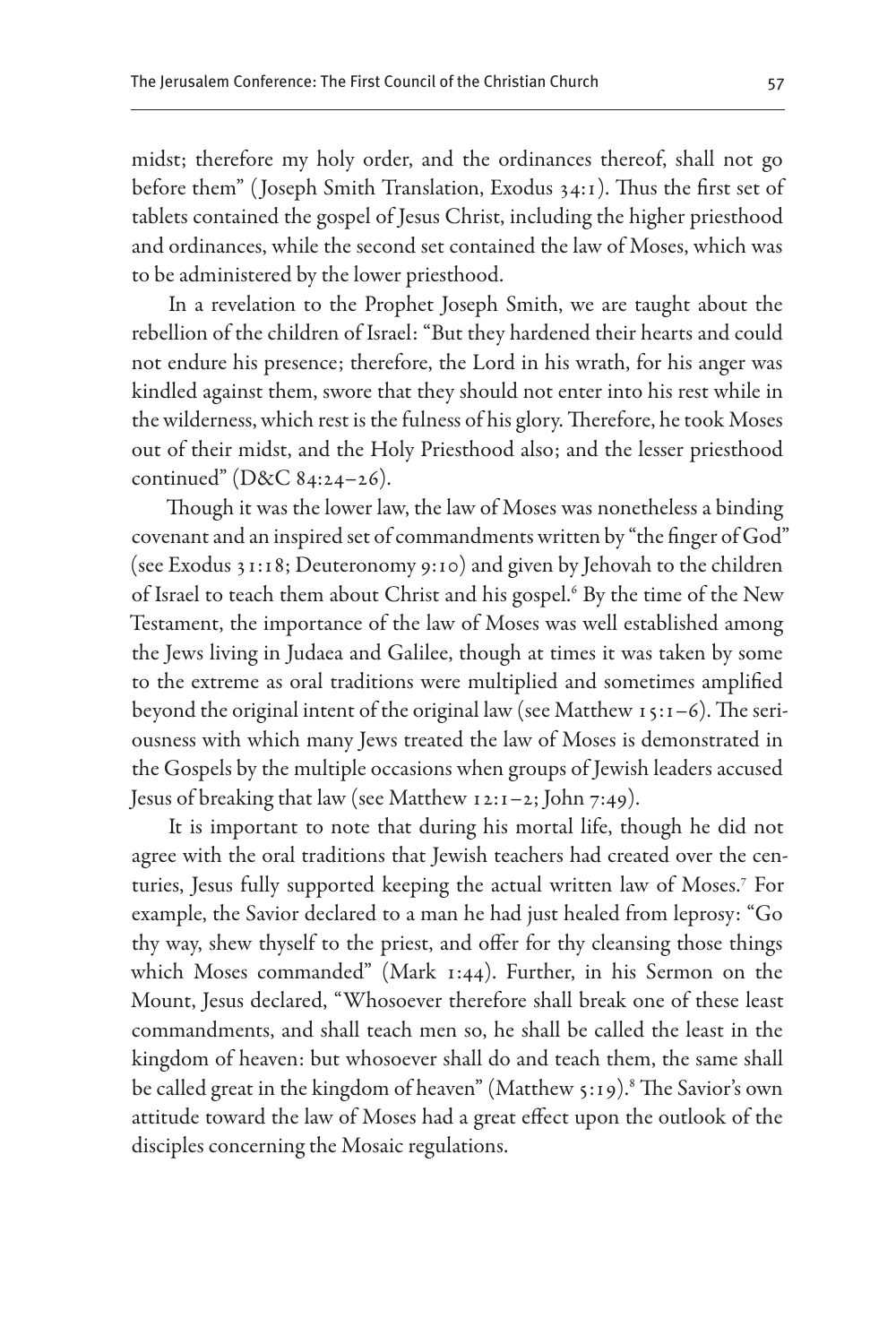#### **Gentiles and the Law**

The law of Moses contains certain teachings concerning the relationships between Israelites and non-Israelites. Although Jehovah had strictly charged the children of Israel to avoid worshipping any foreign deities (see Exodus 20:3–5), they were also directed to refrain from mistreating non-Israelites: "Thou shalt not oppress a stranger: for ye know the heart of a stranger, seeing ye were strangers in the land of Egypt" (Exodus 23:9).<sup>9</sup> The Lord declared, however, that Gentiles should not eat of the Passover meal unless the males were circumcised (see Exodus 12:43–48). Further, non-Israelites were forbidden to partake of any priestly sacrificial meals (see Exodus 29:31–33; Leviticus 22:10). But, overall, Israelites were to treat non-Israelites with respect and compassion.

The law of Moses did not forbid association between Israelites and non-Israelites. Following the Babylonian captivity, however, Jewish attitudes toward non-Jews became increasingly skeptical and exclusive, presumably to prevent the kind of foreign religious influences that led to the exile in the first place. For example, a Jewish document entitled Ecclesiasticus, a book of the Apocrypha written around 200 BC, declares, "Receive strangers into your home and they will stir up trouble for you, and will make you a stranger to your own family" (Ecclesiasticus  $11:34$ ).<sup>10</sup> Similarly, the Jewish book of Jubilees—probably written in the second century BC—states: "Separate yourself from the gentiles, and do not eat with them, and do not perform deeds like theirs. And do not become associates of theirs. Because their deeds are defiled, and all of their ways are contaminated, and despicable, and abominable" (Jubilees 22:16).<sup>11</sup> By the time of the New Testament, these kinds of negative attitudes toward contact with Gentiles were common in Jerusalem.

When Jesus Christ commissioned his Twelve Apostles, he commanded them, "Go not into the way of the Gentiles" (Matthew 10:5). The Savior, however, never intended the disciples to permanently withhold the gospel from Gentiles, but was informing them that they were not to teach them *at that time.* Earlier, Jesus had prophesied to a group of Jews in Galilee concerning the faith of a Roman centurion: "Many shall come from the east and west, and shall sit down with Abraham, and Isaac, and Jacob, in the kingdom of heaven" (Matthew 8:11). During his mortal ministry, in spite of the temporary prohibition he gave his disciples, the Savior himself blessed the lives of Gentiles (see Matthew 8:5–13; 15:21–28). The inability of some early disciples to accept new revelation concerning the Gentiles, however, would fracture the young Church.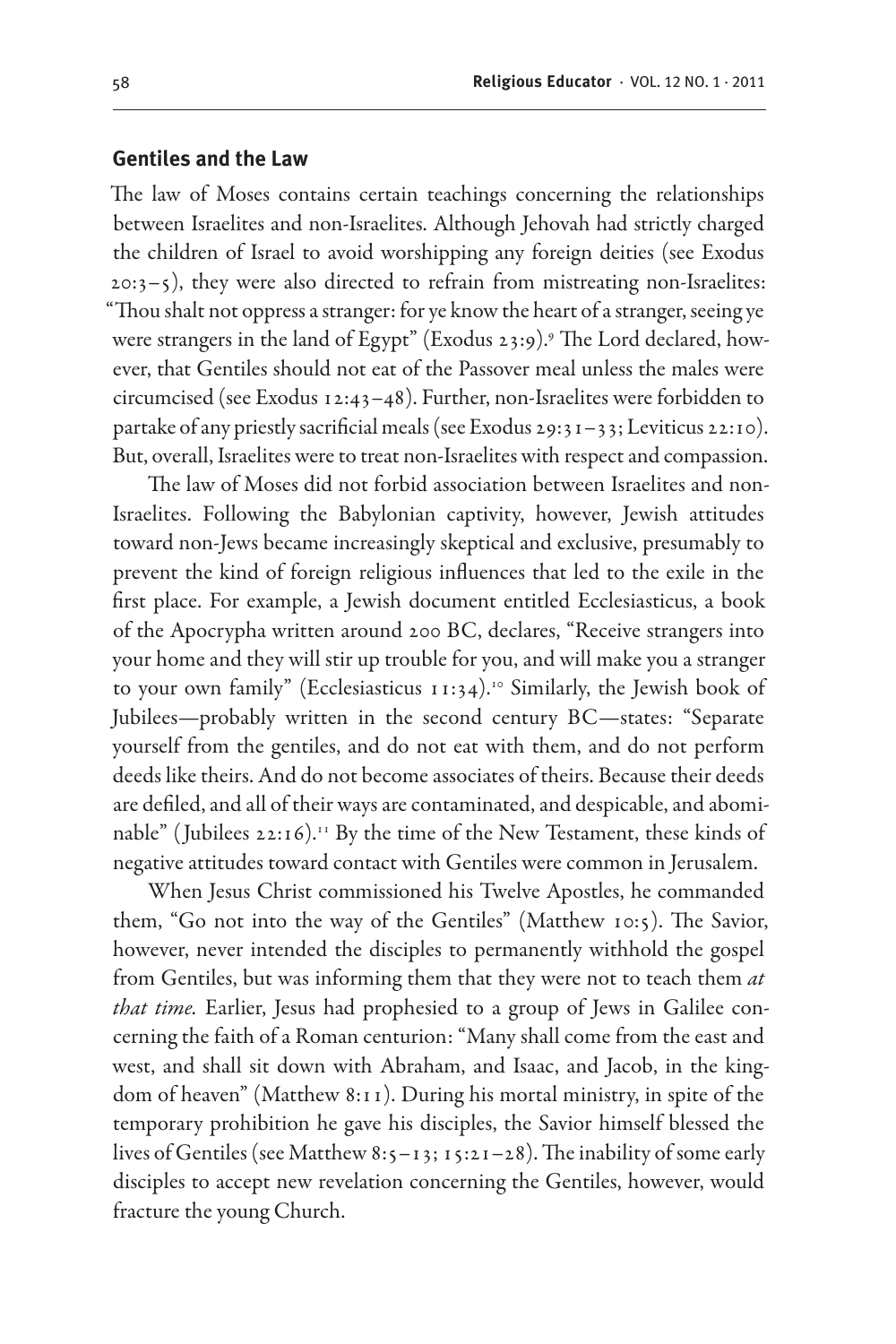

When Jesus commissioned his Twelve Apostles, he commanded them, "Go not into the way of the Gentiles."

#### **Early Apostolic Mission**

Nalter Rane, These Twelve Jesus Sent Forth, courtesy of Church History Museum. Walter Rane, *These Twelve Jesus Sent Forth,* courtesy of Church History Museum.

> According to the Gospel of Matthew, the resurrected Lord declared to his disciples: "Go ye therefore, and teach *all nations,* baptizing them in the name of the Father, and of the Son, and of the Holy Ghost" (Matthew 28:19; emphasis added; see also Mark  $16:15-16$ ). Following the forty-day ministry, the Savior reminded them, "Ye shall be witnesses unto me both in Jerusalem, and in all Judaea, and in Samaria, and unto *the uttermost part of the earth*" (Acts 1:8; emphasis added).12 Possibly because there were Jewish communities scattered all over the Roman world, however, the early disciples did not seem to fully appreciate the significance and scope of the Savior's declarations until later.<sup>13</sup>

> For the earliest Christians, the first opportunities for missionary work were with groups of Jews in and around Jerusalem. These Jewish audiences were taught that Jesus of Nazareth was the true Messiah, was crucified for the sins of the world, and had been resurrected (see Acts  $2:21-36$ ;  $3:13-26$ ). The precise teachings of these early missionaries about the law of Moses, however, are not as clear. What is clear is that they stirred up controversy. Stephen, for example, was accused of teaching "blasphemous words" concerning the temple and the law of Moses (see Acts 6:11, 13).<sup>14</sup> His accusers stated: "We have heard him say, that this Jesus of Nazareth shall destroy this place [i.e.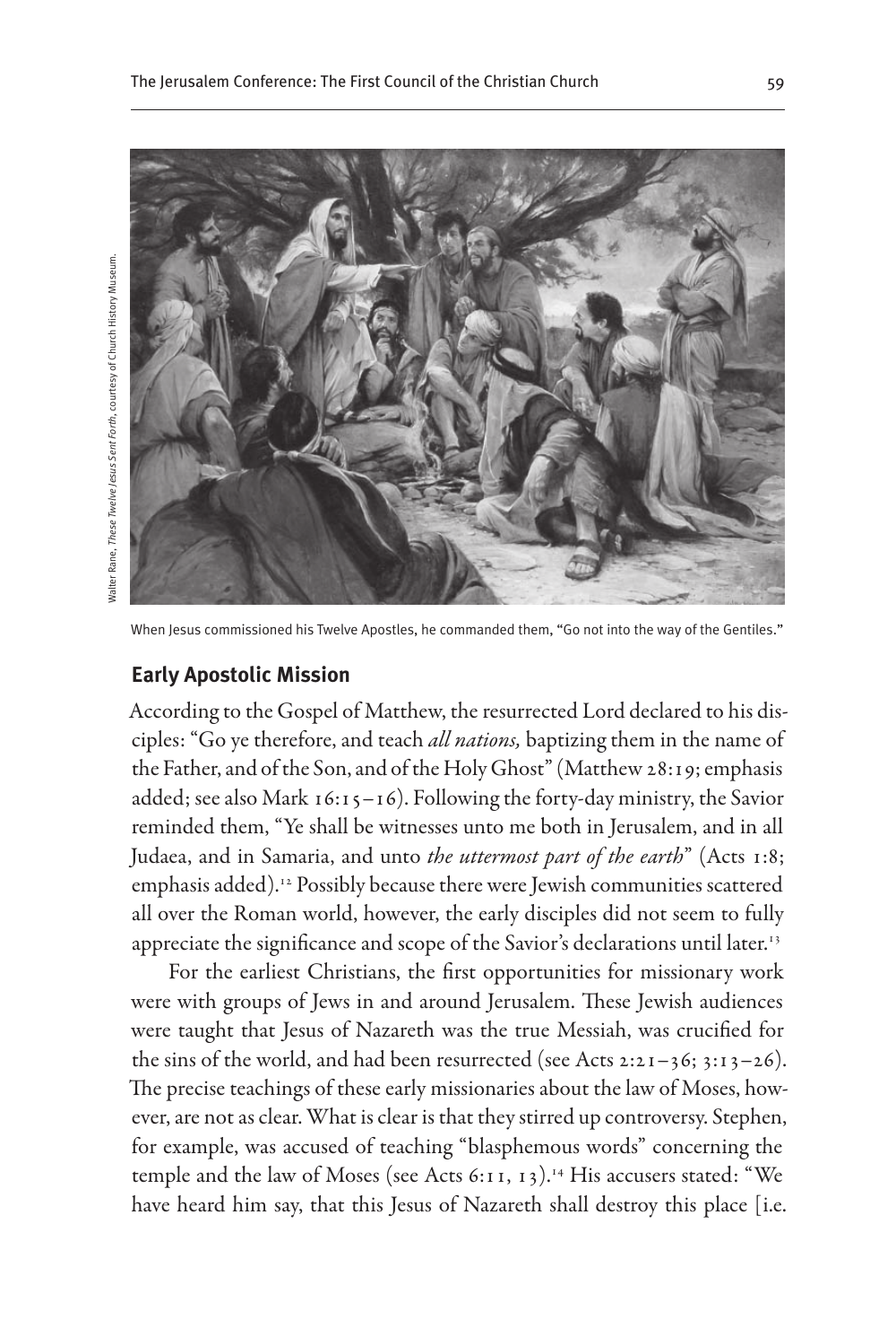the temple], and shall change the customs which Moses delivered us" (Acts 6:14).15 The future tense of the verbs (i.e. "shall destroy" and "shall change") may indicate that some early disciples, including Stephen, misunderstood the divine timetable in the process of fulfilling the law, supposing that the law of Moses was to be fulfilled at the destruction of the temple, rather than at the death of the Savior.<sup>16</sup> Thus, many of the earliest Jewish Christians were not



Here the Apostle Peter is shown preaching to Cornelius and his family. Cornelius' conversion was the first time in the early Church that an individual who was not already keeping the law of Moses was allowed to be baptized.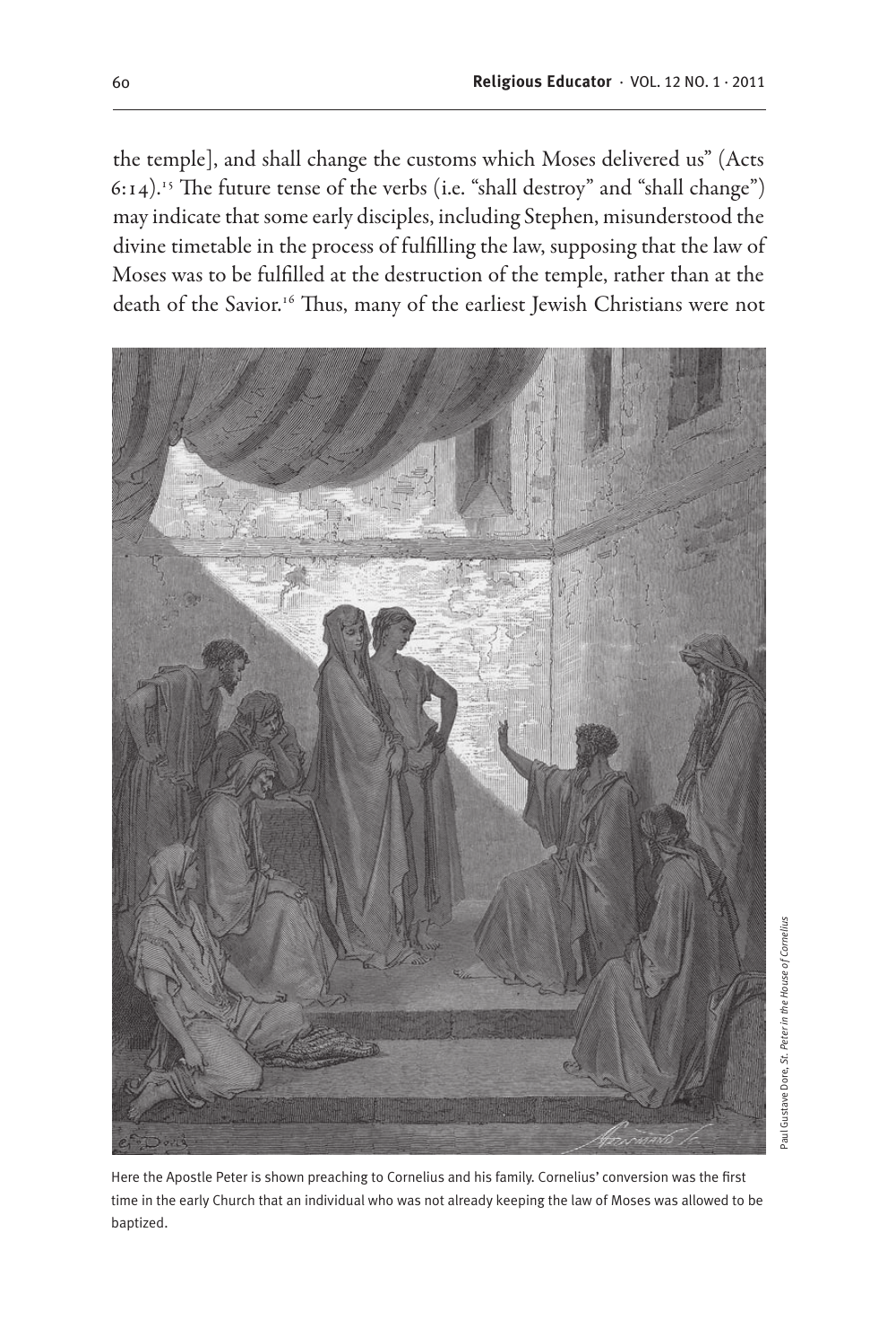prepared to allow non-Jewish converts to refrain from the requirements of the law of Moses.

Peter's experience with Cornelius seems to support this conclusion. On one occasion after the resurrection of the Savior, the chief Apostle Peter was visiting his friend Simon in the coastal city of Joppa.17 While taking a nap on the roof in the middle of the day, Peter had a vision in which he saw a large sheet containing animals that were unclean according to the law of Moses.<sup>18</sup> When a voice commanded him to kill and eat these animals, Peter promptly responded by defending his faithful observance of the law of Moses: "Not so, Lord; for I have never eaten any thing that is common or unclean" (Acts 10:14). The voice then declared to Peter: "What God hath cleansed, that call not thou common" (Acts 10:15). This experience was repeated three times.<sup>19</sup>

At first, "Peter doubted in himself what this vision which he had seen should mean" (Acts 10:17). But before his arrival at the coastal city of Caesarea, the true meaning of his dream—that it was about people, not animals—was revealed to Peter. When the sincere Gentile Cornelius greeted the faithful Jewish Peter, he "fell down at [Peter's] feet, and worshipped him" (Acts 10:25). Peter acknowledged the Jewish cultural taboo concerning interaction between Jews and non-Jews, but then declared emphatically: "But God hath shewed me that I should not call any man common or unclean" (Acts 10:28). Peter taught a radical new perspective to those who were present in Caesarea: "God is no respecter of persons: But in every nation he that feareth him, and worketh righteousness, is accepted with him" (Acts 10:34-35). The Lord had previously sent an angel to Cornelius, preparing him to receive the good news from Peter (see Acts 10:1–8, 30–33). After listening to Peter, many of the Gentiles who were present were filled with the Holy Ghost (see Acts 10:44– 46). Peter then took those Gentiles who believed and "commanded them to be baptized in the name of the Lord" (Acts 10:48).

The conversion of Cornelius is extremely important. Before this point in the history of the early Church, all Christians were either Jews, who were already keeping the law of Moses, or "proselytes"—Gentiles who had previously converted to Judaism and were also keeping the law of Moses at the time they became Christians.20 Cornelius is identified as "a devout man, and one that feared God" (Acts 10:2). The descriptions "devout" and "God fearer" seem to be "quasi-technical phrases" that refer to Gentiles who were sympathetic toward Judaism and worshipped Jehovah, but were not keeping the regulations of the law of Moses, especially that of circumcision.<sup>21</sup> Jewish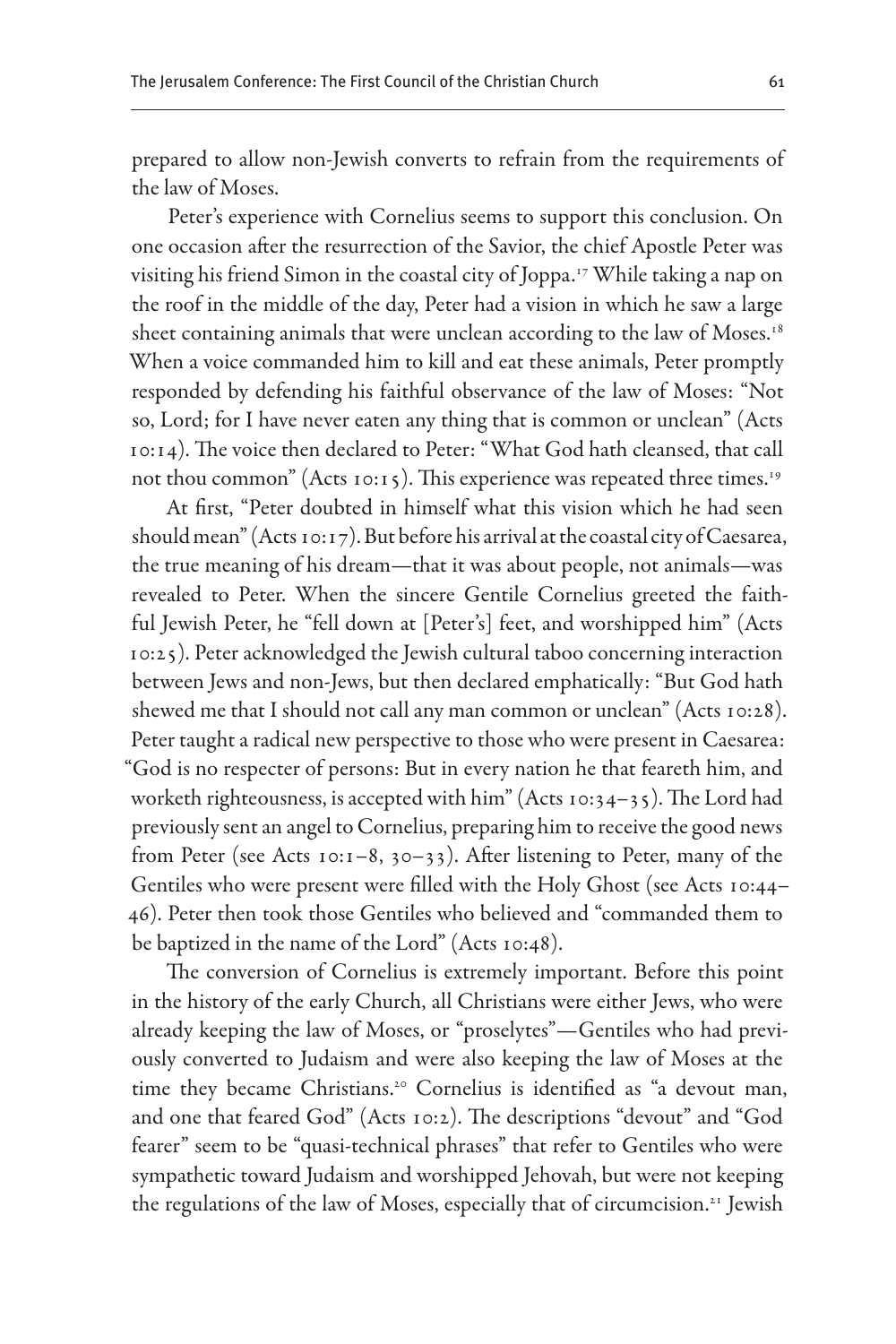Christians were "astonished" (Acts 10:45) because the gifts of the Spirit were shared with those whom many considered their enemies. Thus Cornelius' conversion was the first time in the early Church that an individual who was not already keeping the law of Moses was allowed to be baptized.<sup>22</sup>

Given the importance that most early Jewish Christians placed upon faithful observance of the law of Moses, it should come as no surprise that some Jewish members of the Church reacted less than enthusiastically to the news of Cornelius' baptism. When Peter arrived in Jerusalem, Jewish Christians "contended with him" (Acts 11:2) because of his association with Gentiles.<sup>23</sup> Peter defended himself by recounting the details of the dream he received from God and bore his solemn witness that "God gave [the Gentiles] the like gift as he did unto us, who believed on the Lord Jesus Christ; what was I, that I could withstand God?" (Acts  $11:17$ ).<sup>24</sup> Many in the audience "glorified God" (Acts 11:18) because of the new revelation, but as we will see, resistance from Jewish Christians continued.25

#### **The Council Proceedings**

While Paul and Barnabas were in Asia Minor on their first mission, they experienced some success among groups of non-Jews (see Acts 13:7, 42, 48; 14:1, 21–23). When they returned to their headquarters in Antioch of Syria, Paul and Barnabas testified that God "had opened the door of faith unto the Gentiles" (Acts 14:27). While in Antioch, groups of Jewish Christians visiting from Judea were teaching the false doctrine, "Except ye be circumcised after the manner of Moses, ye cannot be saved" (Acts 15:1).<sup>26</sup> Paul and Barnabas "had no small dissension and disputation with them" (Acts  $15:2$ ).<sup>27</sup> After Paul received "revelation" on the matter (Galatians 2:2), he and the Christians in Antioch were convinced that he "should go up to Jerusalem unto the apostles and elders about this question" (Acts  $15:2$ ).<sup>28</sup>

In about AD 49 or 50, Paul and Barnabas traveled from Antioch to Jerusalem to meet with other leaders of the Church concerning whether Gentile converts should be compelled to keep the law of Moses.<sup>29</sup> Along the way, Paul and Barnabas met with groups of Christians and were favorably received when they preached about "the conversion of the Gentiles" (Acts 15:3). Paul brought with him a new Gentile convert by the name of Titus, who had joined the Church but had not undergone circumcision (Galatians  $2:1-3$ ). Titus seems to have been brought along to encourage the leaders of the Church to make a firm decision on the matter: here was an uncircumcised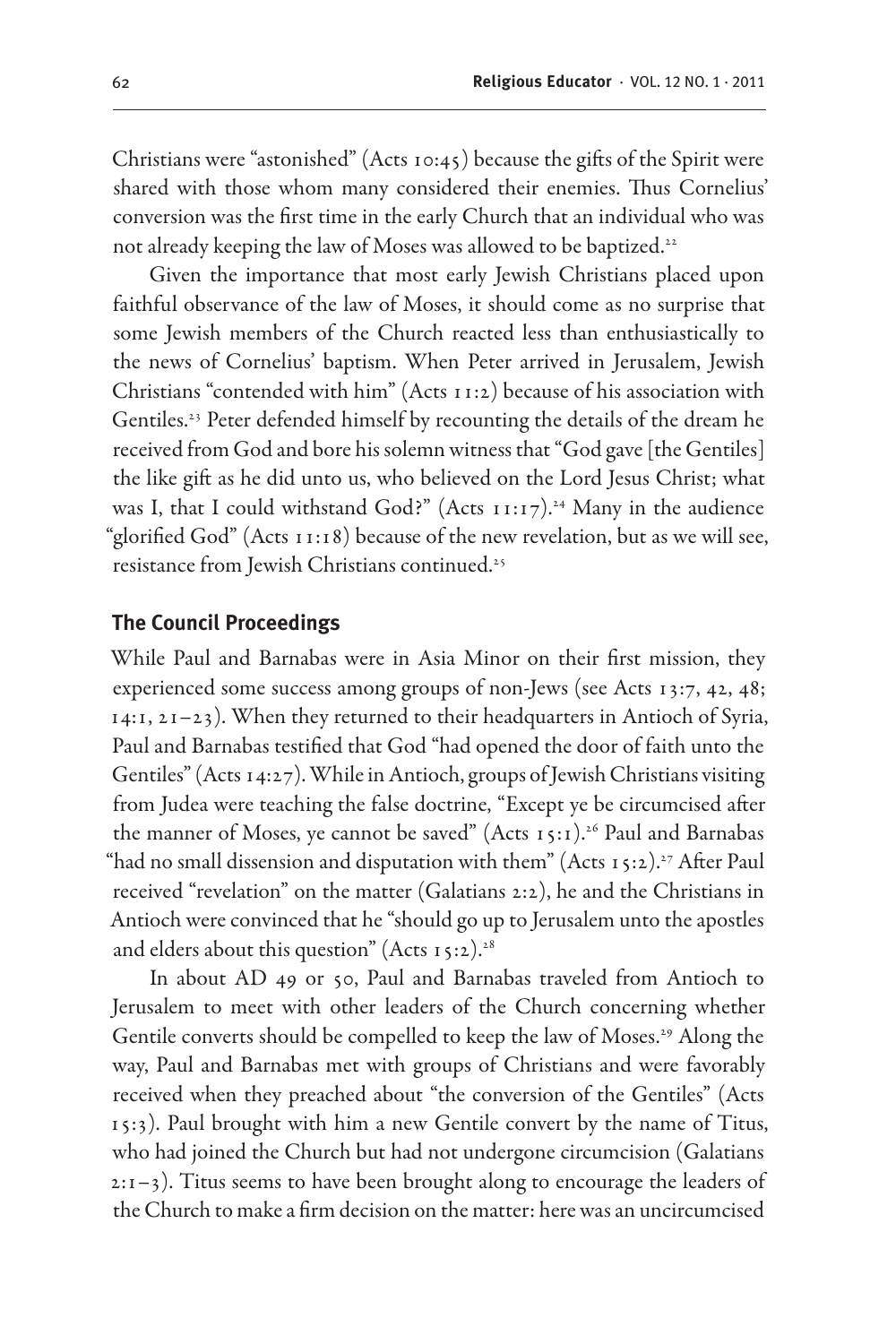Gentile Christian—how would Peter and the Jewish Christians in Jerusalem respond toward him?30

The council was attended by a number of those who "were of reputation" within the Church at Jerusalem (Galatians 2:2), including "apostles and elders" (Acts 15:4). Paul and Barnabas were the first to speak, and they shared with the audience the success they had experienced among the Gentiles during their mission (see Acts 15:4). In his letter to the Galatians, Paul indicated that the Church leaders in attendance at this meeting recognized the inspiration of his mission to the Gentiles (see Galatians 2:7). Jewish Christians who had been Pharisees, however, interjected that "it was needful to circumcise them, and to command them to keep the law of Moses" (Acts 15:5). The leaders at the council discussed the issue with no immediate resolution (see Acts 15:6–7).

Peter, who was the leader of the Church, arose and reminded those who were present of his revelation concerning Gentiles and the prophetic interpretation of his dream—that God "put no difference between us and them, purifying their hearts by faith" (Acts 15:9). He then bore his witness that "through the grace of the Lord Jesus Christ we shall be saved, even as they" (Acts 15:11). Peter likened the requirement to keep the regulations of the law of Moses unto a burdensome "yoke upon the neck of the disciples, which neither our fathers nor we were able to bear" (Acts 15:10). Following this, Paul and Barnabas addressed the audience a second time and reinforced Peter's declaration by recounting the "miracles and wonders God had wrought among the Gentiles by them" (Acts 15:12).

The final speaker at the meeting was James, the brother of Jesus.<sup>31</sup> By the time of the Jerusalem Council, Paul recognized James as one of the "pillars" (Galatians 2:9) or leaders of the Church alongside Peter and John.<sup>32</sup> While Peter was the overall leader of the early Church, James seems to have been functioning as the local leader of the branch of Jewish Christians in Jerusalem.<sup>33</sup> James acknowledged Peter's experiences concerning the Gentiles and declared that they fulfilled Amos's prophecy that non-Israelites would seek after the truth of the Lord (compare Acts 15:16–17 with Amos 9:11– 12). Thus, following the testimonies of Paul, Barnabas, Peter, and James, the stage was set for the important verdict.

#### **The Decision of the Council**

After the leaders had discussed their views on the matter, James announced the decision of the council.34 One might have expected Peter, the chief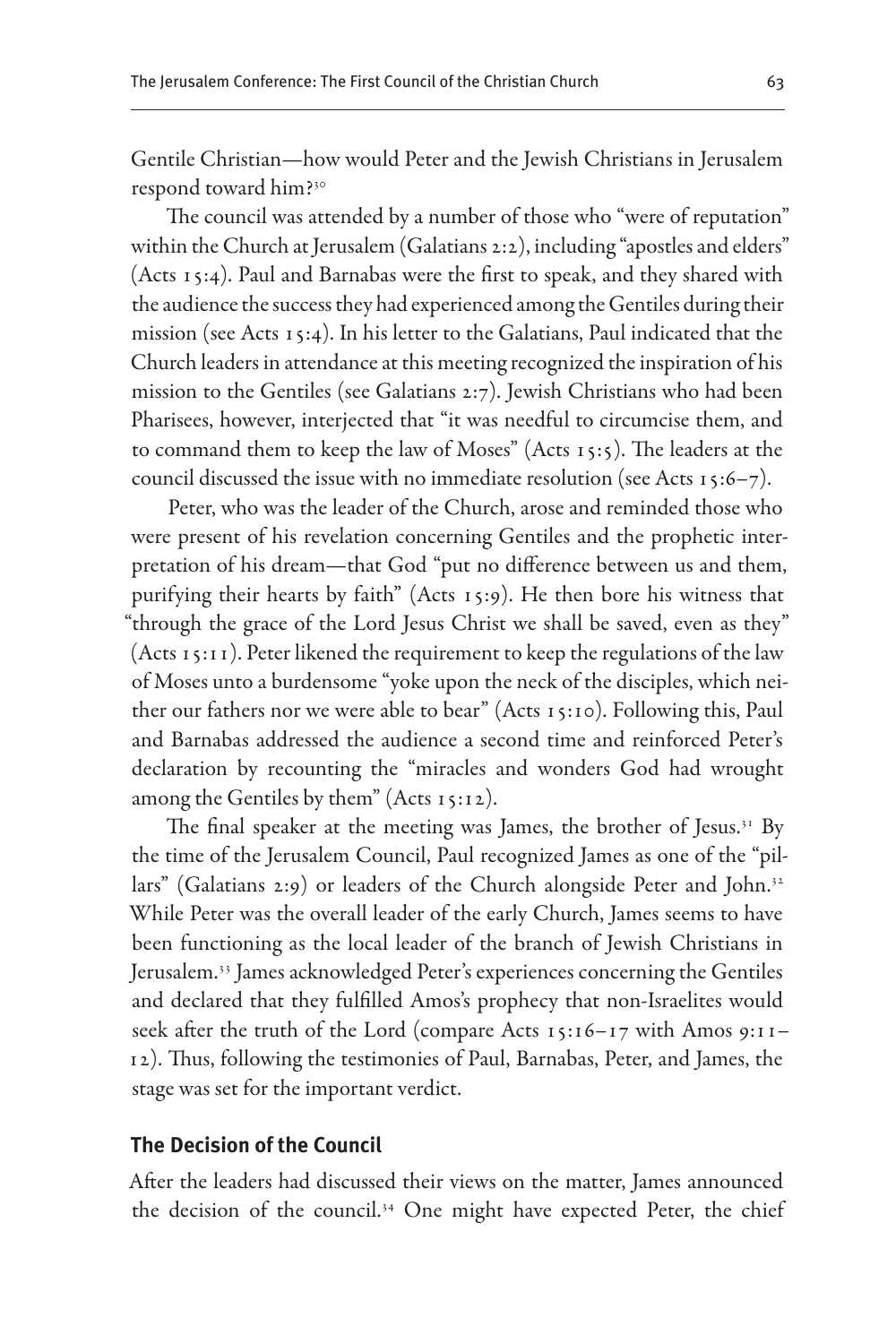Apostle and leader of the entire Church, to be the one to make the announcement. But recall that Peter's reputation had suffered because of his association with Cornelius and other Gentiles at Caesarea (see Acts 11:1–4). In addition, James was the leader of the Jerusalem branch, many of whom seem to have been in attendance (see Acts 15:4, 22). Therefore, James was the logical choice to deliver the decision of the council. It is likely that the Jewish Christians would be more willing to accept whatever verdict was given if it came from their own respected leader.

James charged the Jewish Christians to "trouble not them, which from among the Gentiles are turned to God" (Acts 15:19). This first expression may have initially sounded like a complete victory for the Gentile Christians freedom from all the requirements of the law of Moses. But then James clarified the decision, stating that Gentiles should "abstain from pollutions of idols, and from fornication, and from things strangled, and from blood" (Acts 15:20). These rules are not just random moral obligations—they are all regulations from the law of Moses.

The term "fornication" is a translation of the Greek word *porneia.* It is used in the Septuagint—or Greek version—of Leviticus 18:6–18 to describe various types of prohibited sexual unions.<sup>35</sup> The other three prohibitions are from Leviticus 17:8–15 and describe requirements for non-Israelites who were living among Israelites.<sup>36</sup> Such individuals were required to worship the Lord Jehovah rather than false idols (see Leviticus 17:8–9), abstain from eating animals that had not been properly or ritually prepared and drained of their blood (i.e. "strangled") (see Leviticus  $17:13-15$ ), and refrain from ingesting animal blood (see Leviticus 17:10–12). According to Paul, the leaders in Jerusalem also asked Paul "to remember the poor" (Galatians 2:10), which, Paul affirmed, he was already eager to do. Both Paul and Barnabas had already been active in gathering assistance for those in need at Jerusalem (see Acts  $11:29-30$ .

Thus, while Gentile Christians were not forced to submit to circumcision, they were expected to keep four regulations from the law of Moses. This is important because it is sometimes thought that the law of Moses was completely rescinded, but such is not the case.<sup>37</sup> The decision of the leaders at the Jerusalem Conference was ratified by the Holy Ghost (see Acts 15:28), but it was, in essence, a concession.<sup>38</sup> The Jewish Christians, on the one hand, wanted the Gentile members to be required to keep the entire law of Moses. The Gentile Christians, on the other hand, desired complete freedom from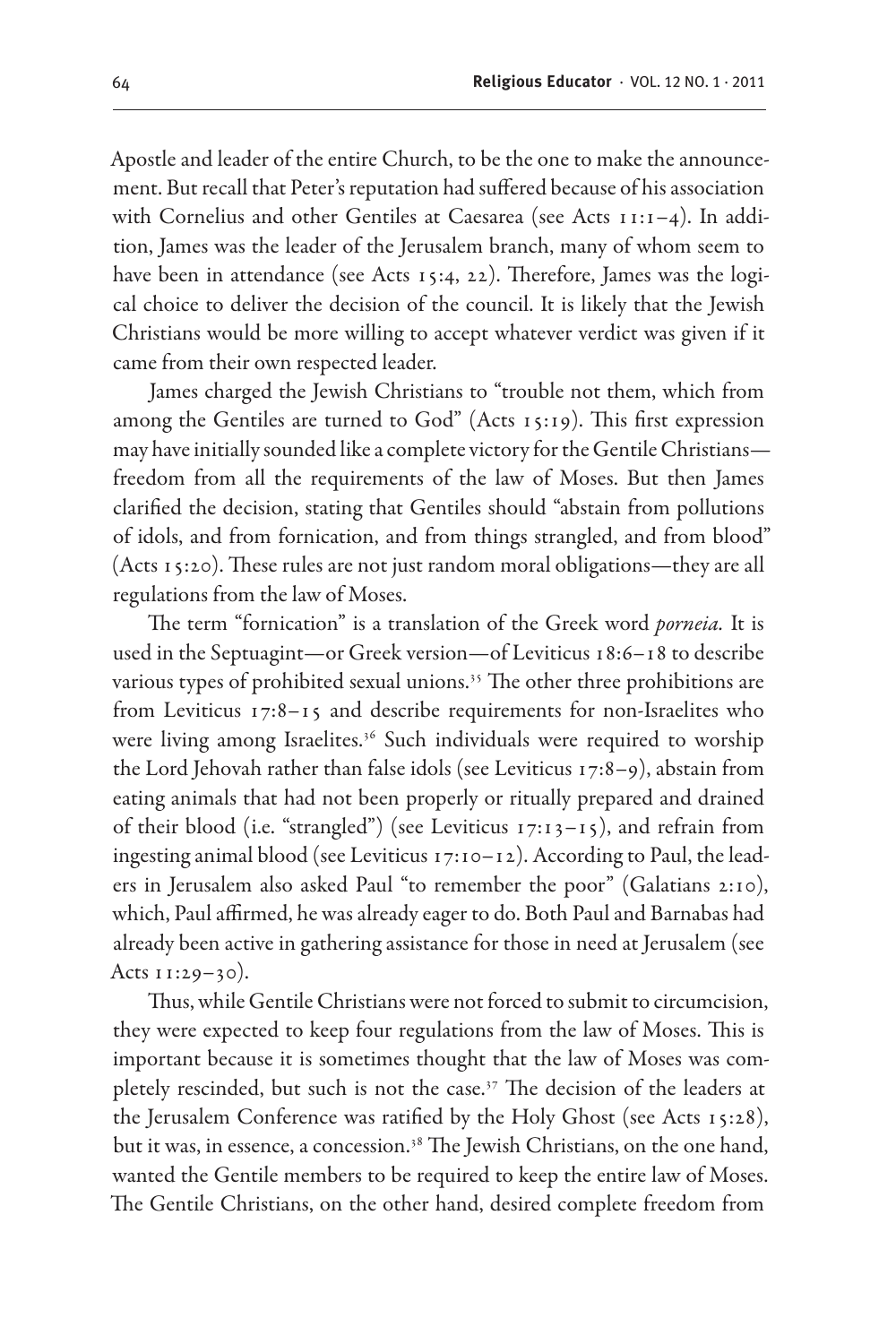Mosaic regulations, especially circumcision. The leaders settled upon an inspired solution which, they hoped, would appease both sides.<sup>39</sup>

The limited scope of this concession, however, is sometimes overlooked. While Gentile converts would not be required to undergo circumcision or keep all aspects of the Mosaic law, it is important to note that the council made no declaration concerning whether or not Jewish Christians needed to continue keeping the law of Moses. This compromise permitted the Jewish Church members to maintain their previous practice of following the Mosaic regulations if they desired.40 In fact, there is evidence in the Book of Acts that Jewish Christians continued to keep aspects of the law of Moses well after the Jerusalem Council.<sup>41</sup> The decision at the conference addressed only the relationship of Gentile Christians—not Jewish Christians—to the Mosaic law.

Since Peter knew that the law of Moses was not necessary for salvation for either Jew or Gentile—why did the Church leaders not come down more firmly on this important issue? Why did they not simply declare the truth and let the consequences follow? Robert J. Matthews has suggested a number of possibilities: "Perhaps they hoped to avoid dividing the Church and alienating the strict Jewish members. Likewise, they would not have wanted to invite persecution from nonmember Jews. . . . By wording the decision the way they did, the Brethren probably avoided a schism in the Church and no doubt also the ire that would have come from the Jews had the decision been stronger. There must have been many who preferred a stronger declaration, but the Brethren acted in the wisdom requisite for their situation."<sup>42</sup>

In order to inform the general membership of the Church of the council's decision, the leaders composed a letter contradicting the previous teachings of the Jewish Christians and announcing the new policy.43 This letter read in part: "We have heard, that certain [men] which went out from us have troubled you with words, subverting your souls, saying, Ye must be circumcised, and keep the law,  $\ldots$  [but] we gave no such commandments" (Acts 15:24).<sup>44</sup>

In addition, in order to help reassure these Christians that the letter contained a genuine pronouncement and it was not a fraud, the leaders sent "chief men among the brethren" (Acts 15:22), named Judas Barsabas and Silas, to accompany Paul and Barnabas and act as witnesses of the decision of the council.45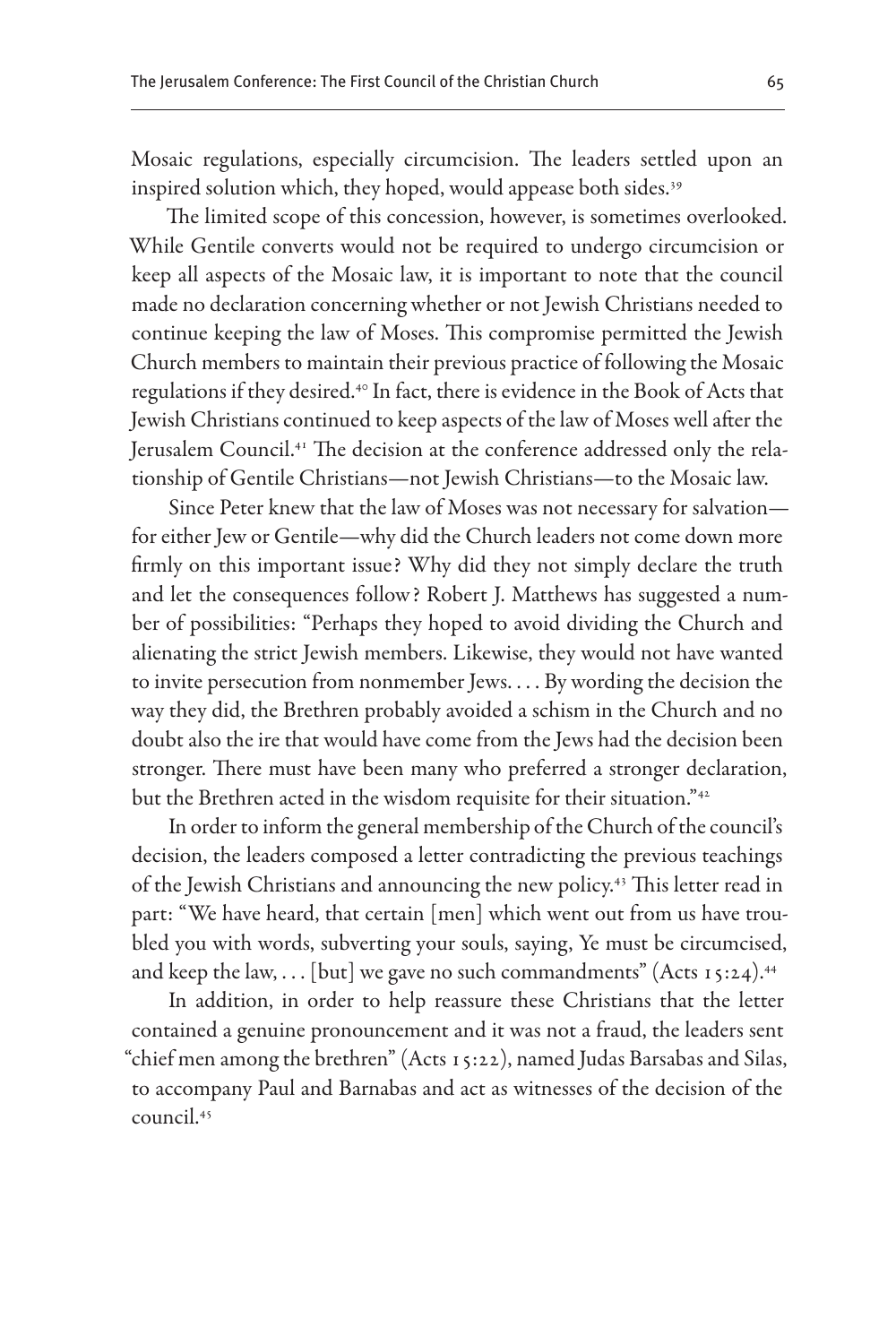#### **Reactions and Results**

Apparently, not all Jewish Christians readily accepted the ruling of the Jerusalem Council. At some point after it took place, Peter and Paul were eating with some Gentile converts in Antioch when a group of Jewish Christians arrived from Jerusalem.<sup>46</sup> Peter, the head of the Church, "withdrew and separated himself" (Galatians 2:12) because, in the opinion of Paul, he feared the disapproval of the Jewish Christians, who viewed eating with Gentiles as violating the law of Moses (see Galatians 2:12).

Paul was upset because Peter's actions were having a negative effect upon those who were present, including Paul's close friend and companion Barnabas (see Galatians 2:13). Paul felt that the example of Peter would completely undermine the decisions that had been made at the Jerusalem Conference and influence Gentiles to think they needed to "live as do the Jews" (Galatians 2:14), probably meaning to submit to the regulations of the Mosaic law. Paul likened these Jewish Christians unto "false brethren" whom he felt, in essence, were attempting to once again bring non-Jews into spiritual bondage by requiring them to keep the Jewish law (Galatians 2:4). In response to this issue, Paul boldly testified concerning the true relationship between salvation and keeping the law of Moses: "A man is not justified by the works of the law [of Moses], but by the faith of Jesus Christ, even we have believed in Jesus Christ, that we might be justified by the faith of Christ, and not by the works of the law [of Moses]: for by the works of the law [of Moses] shall no flesh be justified" (Galatians  $2:16$ ).<sup>47</sup>

One may wonder why Peter, who had recently received an important revelation concerning Gentiles, who had authorized the baptism of the Gentile Cornelius, and who had testified at the Jerusalem Conference, would respond this way. In defense of the chief Apostle, however, one should recall that Peter was the leader of a relatively small church that was composed of two emotionally fragile factions; the situation was delicate. The Jewish Christians, on the one hand, did not appreciate the reluctance of some Gentiles to submit to the regulations of the Mosaic law, especially circumcision. Paul and his followers, on the other hand, were not worried about offending the feelings of the Jewish Christians who still held fast to the traditions of the law of Moses. Peter the prophet, naturally, loved and was concerned about both Jewish and Gentile members of the Church.

It was a no-win situation for Peter. If he continued eating with the Gentiles, he would offend the visiting group of Jewish Christians. If he departed, he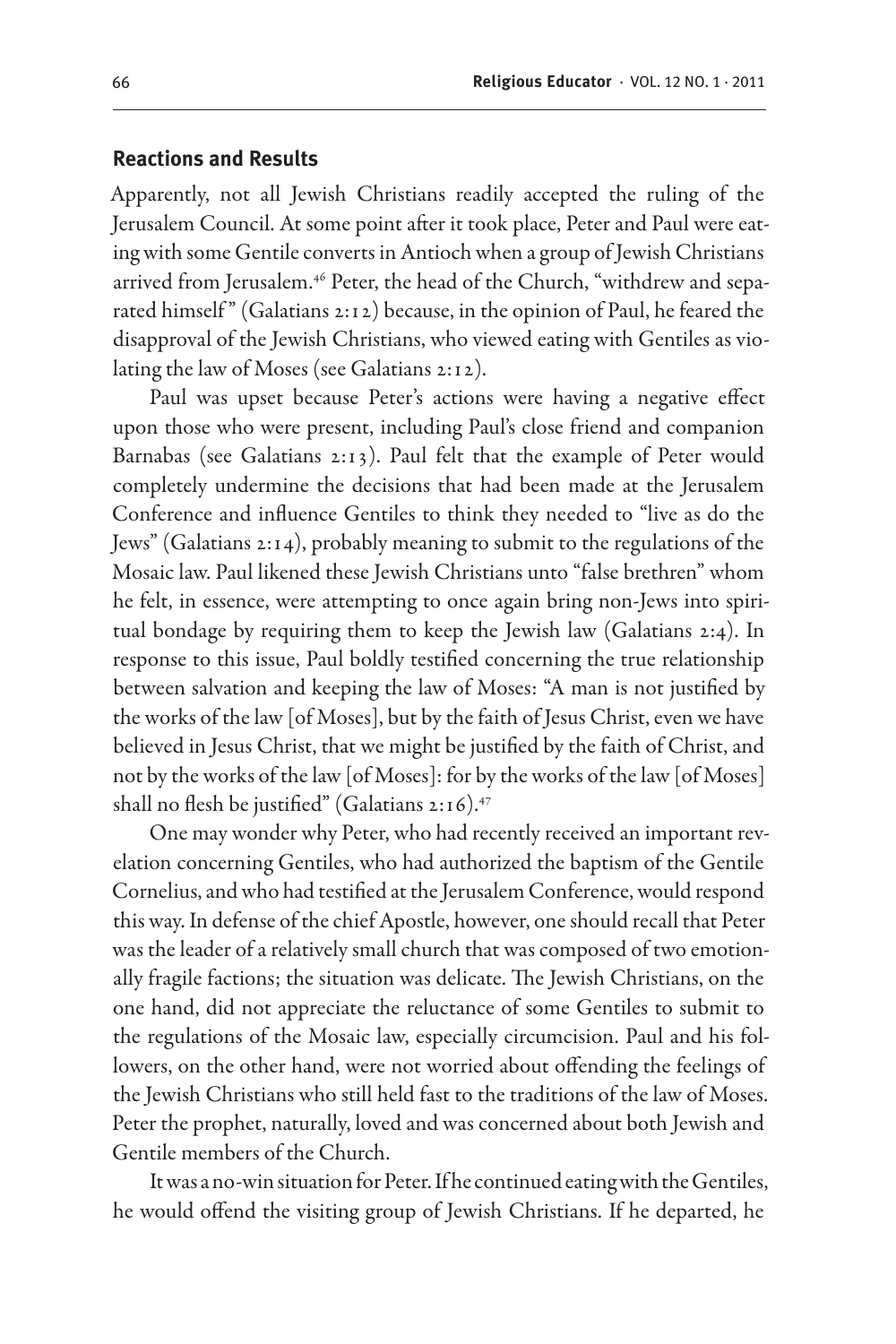would offend Paul and the Gentile Christians in Antioch. No compromise was possible. Either way, he was going to hurt some feelings. Maybe Peter felt that an offended Paul would still remain true, while an offended group of Jewish Christians would potentially influence many others to dissent or leave the young church.48 In any case, Peter chose to leave. The ambiguity of Jewish Christian attitudes toward the law of Moses would unfortunately continue for decades.49

### **Conclusion**

There are lessons that one can learn from this interesting episode in earliest Christian history. First, as Robert J. Matthews has pointed out, there can be "a conflict between culture and doctrine."50 Because the law of Moses had been the central feature of Jewish life for over one thousand years it was extremely difficult to give up even after it was fulfilled in Christ. Applying the lessons learned from the Jerusalem Council, Elder Spencer J. Condie observed, "Sometimes cultural customs obfuscate eternal principles."51 Indeed, true disciples of Jesus Christ must be willing and able to give up long-held traditions when they conflict with living the principles of the gospel.

Second, the events associated with the Jerusalem Council clearly demonstrate the necessity of having a living prophet to receive continuing revelation and teach the will of God concerning current circumstances. Richard Lloyd Anderson explained, "The apostles were inspired to go beyond the Bible, to reverse the lesser law given earlier and to extend the higher law through Christ. In other words, not past scripture but new revelation was the foundation of the Church of Christ."52 This is a fundamental truth of the restored gospel. As Elder Dallin H. Oaks taught, "For us, the scriptures are not the ultimate source of knowledge, but what precedes the ultimate source. The ultimate knowledge comes by revelation," particularly "through those we sustain as prophets, seers, and revelators."53 The Lord himself has declared to his Saints in the latter days: "Whether by mine own voice or the voice of my servants, it is the same" (D&C 1:38). Obedience to the teachings of living prophets and apostles is always the safest path as we face decisions concerning our own cultural or traditional preferences and the revealed will of God.

**Notes** 

<sup>1.</sup> See Justo L. González, *The Story of Christianity* (Peabody, MA: Prince Press, 1999),  $158 - 67.$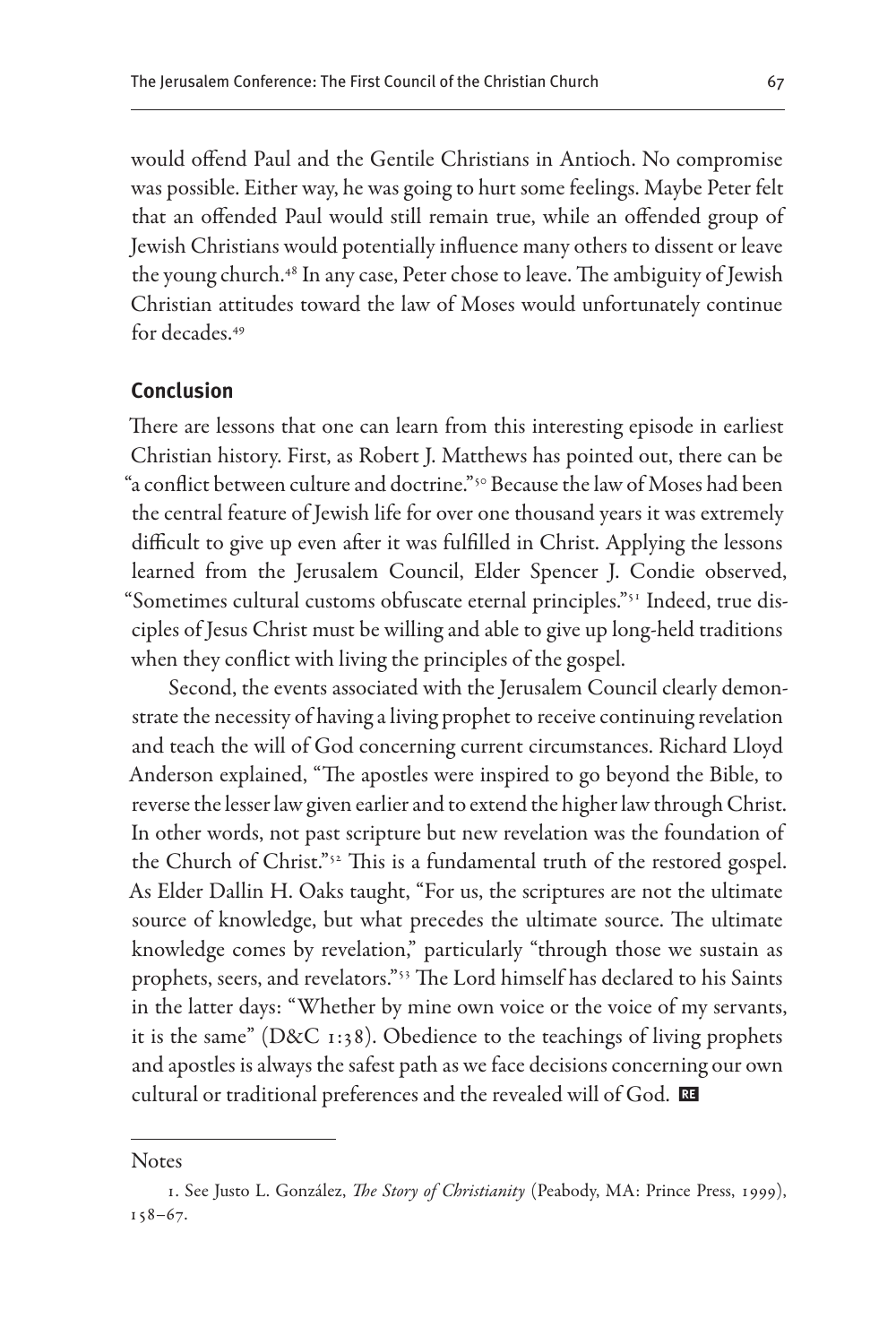2. For the creed and canons of the Council of Nicaea, see Bart D. Ehrman and Andrew S. Jacobs, *Christianity in Late Antiquity 300–450 C.E.* (New York: Oxford University Press,  $2004$ ,  $251-56$ .

3. See W. H. C. Frend, *The Early Church* (Minneapolis: Fortress Press, 1982), 146–58.

4. Joseph Fielding Smith, ed., *Teachings of the Prophet Joseph Smith* (Salt Lake City: Deseret Book, 1976), 60. See also Larry E. Dahl and Donald Q. Cannon, eds., *Encyclopedia of Joseph Smith's Teachings* (Salt Lake City: Deseret Book, 2000), 301.

5. On issues relating to the authorship of Hebrews, see Terrence L. Szink, "Authorship of the Epistle to the Hebrews," in *How the New Testament Came to Be*, ed. Kent P. Jackson and Frank F. Judd Jr. (Salt Lake City: Deseret Book, 2006), 243–59.

6. Paul taught that the law of Moses was "ordained by angels in the hand of a mediator" and was "our schoolmaster to bring us unto Christ" (Galatians 3:19, 24).

7. The law of Moses was not fulfilled at the birth of Jesus Christ, but rather at his death. Therefore, disciples of Christ were obligated to keep the law of Moses during the mortal ministry of the Savior (compare 3 Nephi 1:23-25 with 3 Nephi 9:17-20). The Savior's attitude toward the oral traditions, which some Jews felt were equally as binding as the written law, is illustrated in Matthew 15:1–6.

8. The Joseph Smith Translation includes the following statement: "Whosoever shall do and teach *these commandments of the law until it be fulfilled*, the same shall be saved . . . in the kingdom of heaven" ( JST, Matthew 5:121; emphasis added). For a convenient collection of all the JST changes in the New Testament, see Thomas A. Wayment, ed., *The Complete Joseph Smith Translation of the New Testament* (Salt Lake City: Deseret Book, 2005).

9. See also Exodus 22:21, Leviticus 19:33–34, and Deuteronomy 10:18; 23:7; 24:14. Israelites were also to allow Gentiles to rest on the Sabbath (see Exodus 23:12 and Leviticus 25:6), to glean the leftovers from the field (see Leviticus 19:10; 23:22 and Deuteronomy  $24:19-21$ , to receive protection in any city of refuge (see Numbers 35:15), to be judged fairly according to the law (see Deuteronomy 1:16; 27:19), and to receive welfare support from the annual tithes (see Deuteronomy 14:28–29; 26:12).

10. This document is also known as the Wisdom of Jesus ben Sirach. Translation is from Michael Coogan, ed., *The New Oxford Annotated Apocrypha*, 3rd ed. (New York: Oxford University Press, 2001).

11. English translation is from O. S. Wintermute, "Jubilees," in *The Old Testament Pseudepigrapha*, ed. James H. Charlesworth (New York: Doubleday, 1985), 2:98.

12. The Old Testament also contains prophecies that the message of Jehovah would eventually be received by non-Israelites (see, for example, Matthew 4:14–16, which quotes Isaiah  $9:1-2$ ).

13. For example, the resurrected Savior declared to the Nephites, concerning his teaching to the Jews in John 10:16: "They understood not that the Gentiles should be converted through their preaching" (3 Nephi 15:22).

14. Peter was similarly accused. See, for example, Acts 10:28 and 11:2.

15. The Savior himself and the Apostle Paul were similarly accused (see Matthew 26:59– 61; Mark 14:55–58; Acts 21:28 and 25:7–8).

16. Jeffrey R. Chadwick has proposed that the Savior never taught the Jewish Christians to stop keeping the law of Moses (see "What Jesus Taught the Jews about the Law of Moses," in *The Life and Teachings of Jesus Christ: From the Transfiguration through the Triumphal Entry*, ed. Richard Neitzel Holzapfel and Thomas A. Wayment [Salt Lake City: Deseret Book, 2006], 176–207). Most Latter-day Saint scholars, however, interpret such passages as JST, Matthew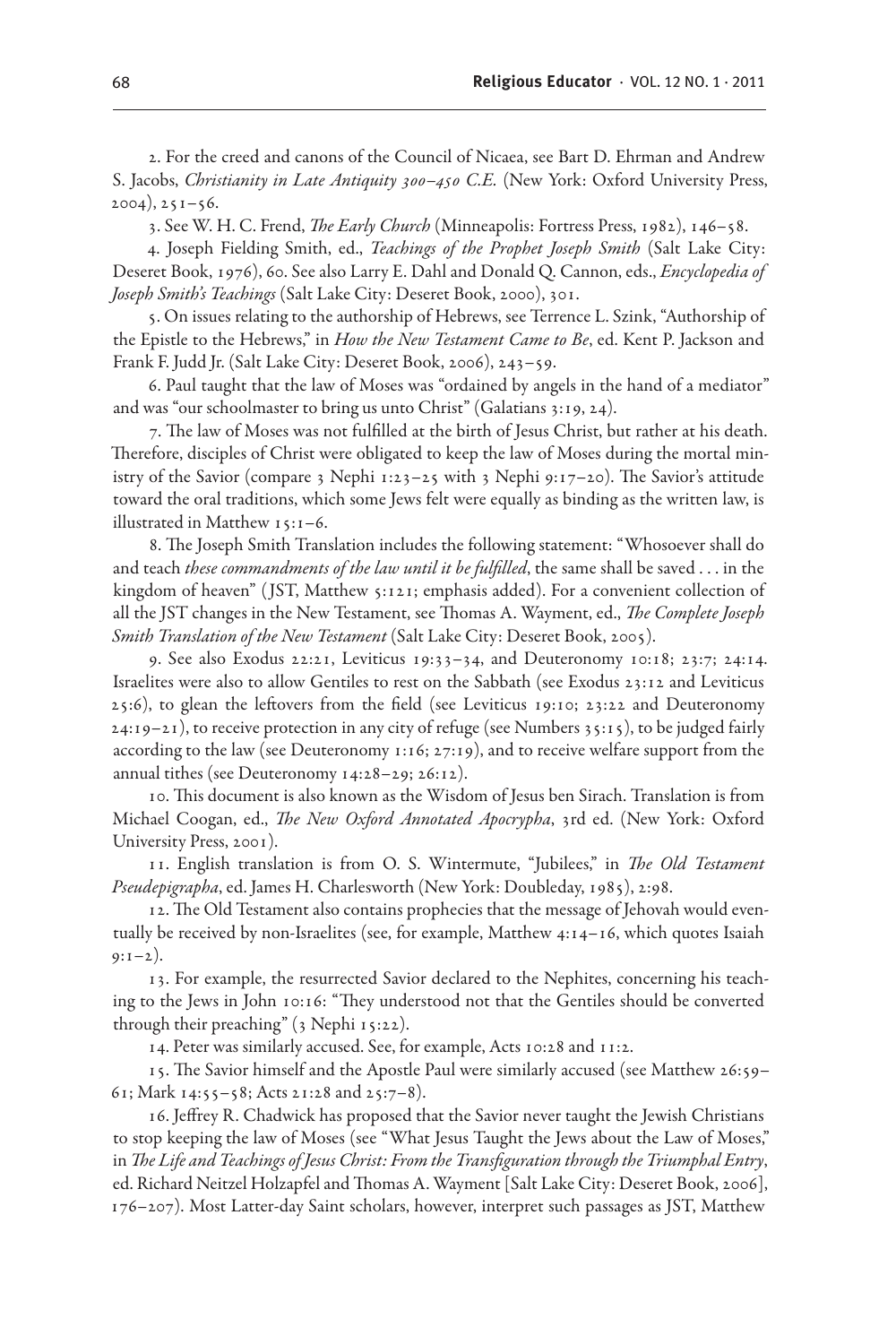5:19, Alma 25:15, Alma 34:13–14, 3 Nephi 9:17–20, 3 Nephi 15:3–8, Moroni 8:8, and Galatians 3:24–25 to refer to all followers of Christ, regardless of their lineage.

17. It is extremely difficult to date these events with precision. Acts 1 begins forty days after the crucifixion of the Savior (c. AD 30–33) and Acts 12 describes how James was martyred shortly before the death of Herod Agrippa I (c. AD 44). Therefore Peter's vision occurred somewhere in the late 30s or early 40s. It is interesting to note that Simon was a tanner (see Acts 9:43)—a man who worked with animal hides to sell the leather. The law of Moses forbade contact with the carcasses of certain dead animals (see, for example, Leviticus 11:24–40). Thus, tanners not only were generally looked down upon in Jewish society, but also would have been ritually unclean according to the law of Moses (see C. K. Barrett, *A Critical and Exegetical Commentary on the Acts of the Apostles* [Edinburgh: T & T Clark, 1994], 1:486–87; F. F. Bruce, *The Book of the Acts*, rev. ed. [Grand Rapids, MI: Eerdmans, 1988], 200).

18. See Acts 10:9–12. See Leviticus 11:1–47 for these kosher food laws.

19. Note also the threefold repetition of Moroni's appearance to Joseph Smith (see Joseph Smith—History 1:30–47). The Prophet Joseph Smith stated that such repetition left very deep impressions upon his mind (see Joseph Smith—History 1:46). It is possible that Peter's dream was also repeated to achieve such lasting impressions.

20. There were proselytes in the audience on the Day of Pentecost (see Acts 2:10) who may have heeded Peter's call to be baptized (see Acts 2:38, 41). Nicolas, one of the "seven men of honest report" (Acts 6:3) who were given the responsibility to oversee the temporal welfare of "the Grecians" (Acts 6:1), or Greek-speaking members of the Church, is specifically identified as "a proselyte of Antioch" (Acts 6:5). See Robert J. Matthews, "The Jerusalem Council," in *Sperry Symposium Classics: The New Testament*, ed. Frank F. Judd Jr. and Gaye Strathearn (Provo, UT: Religious Studies Center, Brigham Young University: 2006), 257.

21. Joseph A. Fitzmyer, *The Acts of the Apostles* (Doubleday: New York, 1998), 449–50. See also F. F. Bruce, *The Acts of the Apostles: Greek Text with Introduction and Commentary*, 3rd ed. (Grand Rapids, MI: Eerdmans, 1990), 252–53.

22. Robert J. Matthews stated: "Cornelius is a good man, an Italian, and a soldier, but he is not a proselyte to Judaism. . . . This is the first clear case of a Gentile coming into the Church without having first complied with the law of Moses through circumcision and so forth" ("The Jerusalem Council," 258).

23. See Acts 11:3. These Jewish Christians who defended keeping the law of Moses are sometimes called "Judaizers" by modern scholars.

24. Similarly, after the prophet Wilford Woodruff announced that the practice of plural marriage was being rescinded, he testified: "I should have let all the temples go out of our hands; I should have gone to prison myself, and let every other man go there, had not the God of heaven commanded me to do what I did do" (*Deseret Weekly*, November 14, 1891; excerpt reprinted following Official Declaration 1 in the Doctrine and Covenants).

25. There were a number of Jewish Christians who would continue to go forth "preaching the word to none but unto the Jews only" (Acts 11:19).

26. Elder Bruce R. McConkie pointed out, "This is not circumcision as an operation for reasons of health or personal hygiene, but circumcision as a saving ordinance, as a part of the plan of salvation" (*Doctrinal New Testament Commentary* [Salt Lake City: Bookcraft, 1971], 2:139). Richard Lloyd Anderson stated, "Circumcision symbolized this issue, but Judaizers were talking about hundreds of obligations beyond circumcision" (*Understanding Paul*, 2nd ed. [Salt Lake City: Deseret Book, 2007], 50). In sum, as Robert J. Matthews taught, "The manner in which the word *circumcised* is used throughout the book of Acts and the Epistles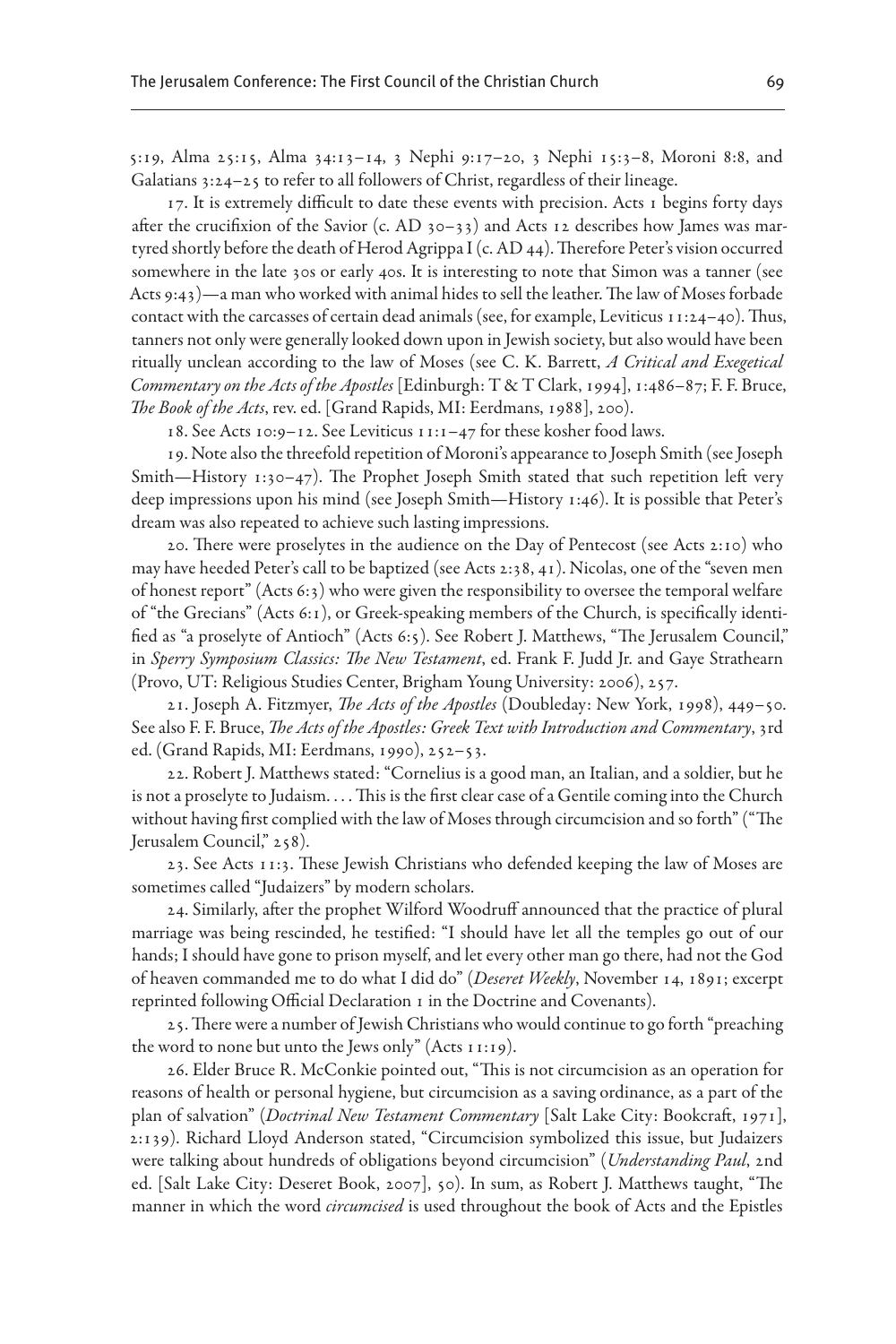is generally as a one-word representation for the entire law of Moses; hence when the Jewish members of the Church insisted that Gentiles be circumcised, they meant that the Gentiles should obey all the law of Moses" ("The Jerusalem Council," 260–61; emphasis in original).

27. It is not necessary to suppose that these Judaizers were evil. As Sidney B. Sperry taught, they "were in most respects good Church members," and they "were simply a party of otherwise good men who needed a considerably broader and more accurate outlook on the teachings of Christianity" (*Paul's Life and Letters* [Salt Lake City: Bookcraft, 1955], 55).

28. A minority of scholars feel that Paul's epistle to the Galatians should be dated before the Jerusalem Council in Acts 15, and therefore Galatians 2 does not describe Paul's view on the proceedings of that conference. See, for example, Ben Witherington III, *Grace in Galatia: A Commentary on St. Paul's Letter to the Galatians* (Grand Rapids, MI: Eerdmans, 1998), 8–20. Most scholars, however, conclude that Galatians was written after the Jerusalem Council and therefore Galatians 2 contains Paul's perspective on that council (see James D. G. Dunn, *Christianity in the Making,* vol. 2: *Beginning from Jerusalem* [Grand Rapids, MI: Eerdmans,  $2008$ ,  $446-47$ ).

29. The arguments concerning the date of the Jerusalem Council are complex. Most scholars estimate that it took place around AD 49 or 50. On this issue see J. Louis Martyn, *Galatians* (New York: Doubleday, 1997), 180–82; and Matthews, "The Jerusalem Council," 263.

30. Sidney B. Sperry referred to Titus as a "test case" (*Paul's Life and Letters*, 59).

31. James was technically the half-brother of Jesus. According to the Gospel of John, the brothers of Jesus did not believe in Jesus during his mortal ministry (see John 7:5). See also Mark 3:21, where "his friends" should probably be translated as "his family." Later, the resurrected Savior appeared to his brother James (see 1 Corinthians 15:7). On this, see Gerald N. Lund, "I Have a Question," *Ensign*, September 1975, 36–37. The brothers of Jesus were included among those who were praying with Mary the mother of Jesus after the Resurrection (see Acts 1:14). Paul refers to James as an Apostle (see Galatians 1:19).

32. James, the brother of John, had been martyred earlier by the order of Herod Agrippa I (see Acts  $12:1-2$ ).

33. There are a number of early Christian traditions which claim that James was made "bishop" of Jerusalem. For references, see Glenn A. Koch, "James," in *Encyclopedia of Early Christianity*, ed. Everett Ferguson, 2nd ed. (New York: Garland Publishing, 1998), 604. See also Thomas A. Wayment, *From Persecutor to Apostle: A Biography of Paul* (Salt Lake City: Deseret Book, 2006), 98–99.

34. Compare Acts 15:13 ("James answered . . .") with Acts 15:19: ("My sentence is . . .").

35. See Lancelot C. L. Brenton, *The Septuagint with Apocrypha: Greek and English* (Hendrickson: Peabody, MA, 1986), 152–53. Similarly, Paul uses the term *porneia* in 1 Corinthians 5:1 to refer to illicit sexual relations.

36. See Leviticus 17:8: "Whatsoever man there be of the house of Israel, *or of the strangers which sojourn among you*" (emphasis added).

37. See Wayment, *From Persecutor to Apostle*, 104.

38. Elder Dean L. Larsen called the decision "a compromise" ("Some Thoughts on Goal-Setting," *Ensign*, February 1981, 64). Similarly, Robert J. Matthews called it "a half step forward" ("The Jerusalem Council," 263).

39. Sidney B. Sperry taught that "Paul would, of course, have no objection to the prohibitions added at the end of the letter [i.e. the announcement of the decision], since they involved no important principles for which he had fought so hard" (*Paul's Life and Letters*, 61).